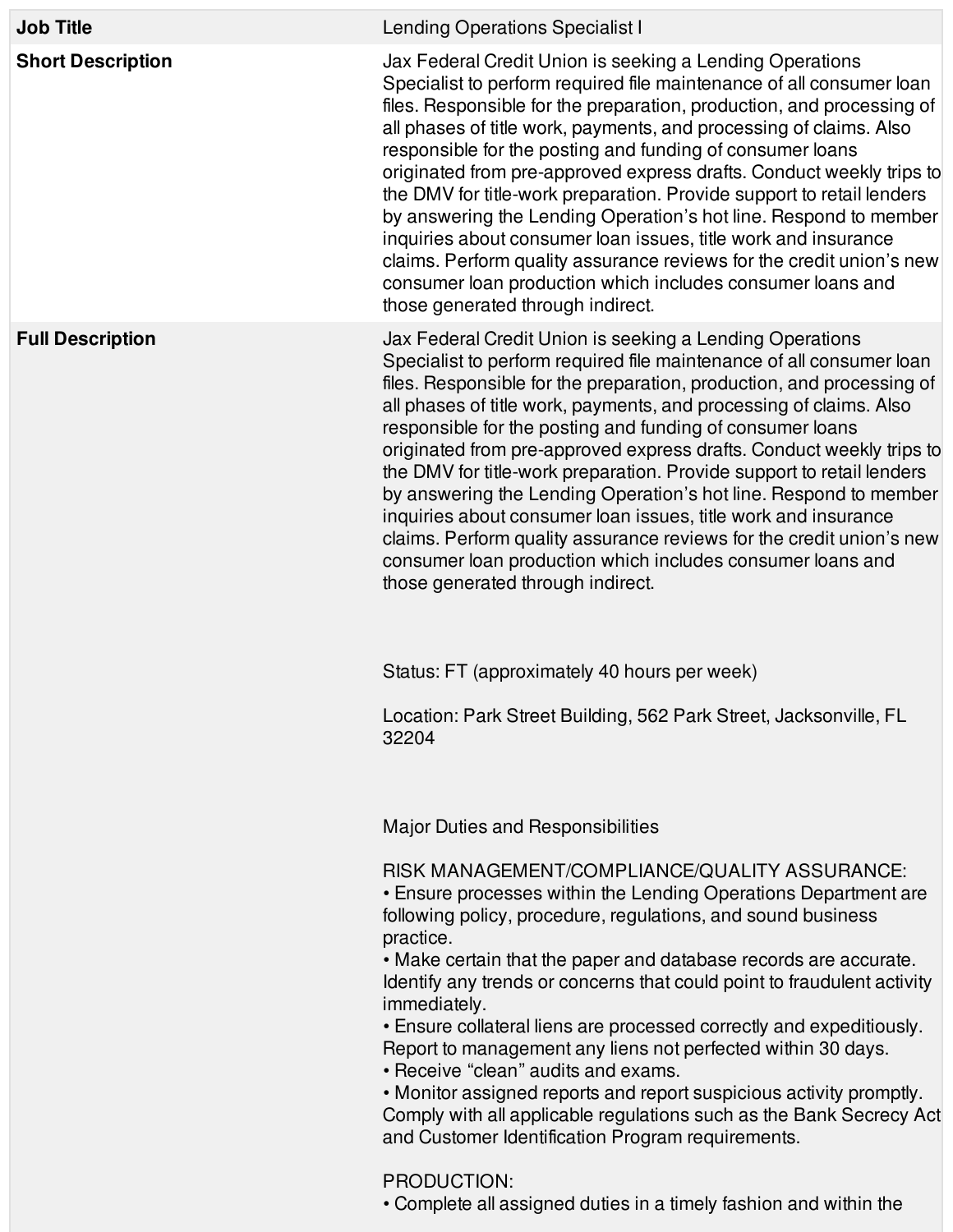deadline established.

• Use knowledge of loan documentation and processes to respond to inquiries from retail lenders, and/or members, regarding the processing, posting, funding, and servicing of consumer loans. Serve as a subject matter expert.

• Garner appropriate information to create a more efficient process.

• Perform documentation reviews to assess and evaluate the completeness, accuracy, and compliance with regulations and internal policy for the credit union's loan portfolio.

## DOCUMENTATION/REPORTING:

• Ensure that documentation related to the scope of the role and duties are kept current and "up-to-date." Examples include process checklists, procedures, title manual, product manual pages, Resource Center, network drives and designated desk manual. • Refer to the Lending Operations Report Summary spreadsheet for the reports assigned for compilation, distribution and/or review.

• Update the completion date for reports.

Knowledge and Skills

EXPERIENCE: Two years to five years of similar or related experience.

EDUCATION/CERTIFICATIONS/LICENSES: (1) A two-year college degree or (2) Completion of a specialized course of study at a business or trade school or (3) Completion of a specialized and extensive in-house training or apprenticeship program.

INTERPERSONAL SKILLS: Courtesy, tact, and diplomacy are essential elements of the job. Work involves personal contact with others inside and/or outside the organization, generally regarding routine matters for purposes of giving or obtaining information which may require some discussion.

OTHER SKILLS: Must demonstrate strong oral, written communication and listening skills. Demonstrated ability to navigate and search the internet and is proficient (intermediate to advanced level) with MS Office Suite to include Word, Excel, PowerPoint. Able to create an Excel spreadsheet with formulas. Possess strong keyboarding skills, able to multi-task between equipment (computer and telephone). Effectively navigates dealer websites and credit union specific sites. Intermediate to advanced skills with MS Office software suite (Word, Excel, PowerPoint). Able to use Internet sites for navigating to the web site sources needed to process title documentation.

## ADA Requirements

PHYSICAL REQUIREMENTS: Perform primarily sedentary work with limited physical exertion and occasional lifting of up to 5 lbs. Must be capable of climbing/descending stairs in an emergency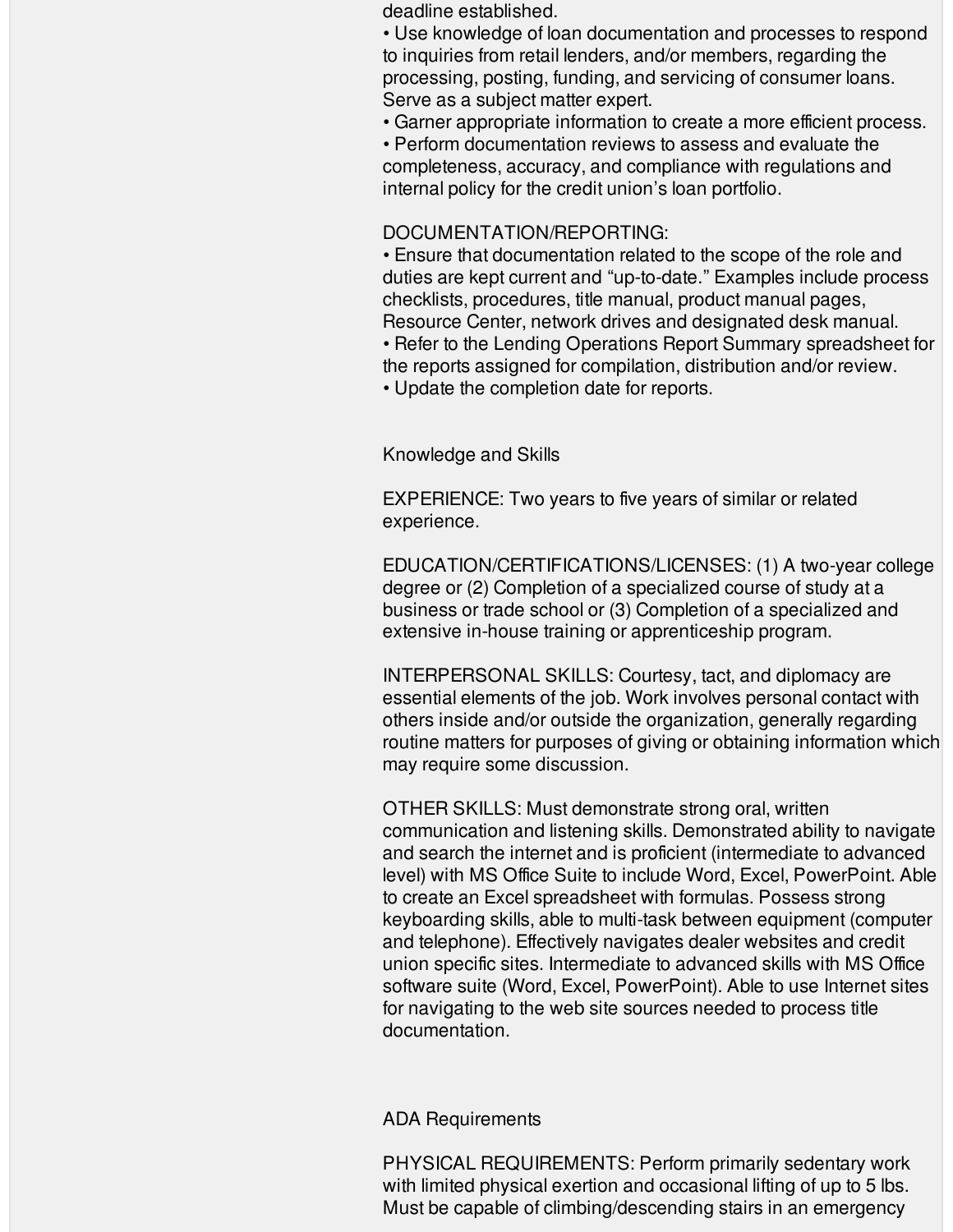situation. Must be able to operate routine office equipment including telephone, copier, facsimile, and calculator. Must be able to routinely perform work on computer for an average of 6-8 hours per day. Must be able to work extended hours whenever required or requested by management. Must by capable of regular, reliable and timely attendance.

WORKING CONDITIONS: Must be able to routinely perform work indoors in climate-controlled shared work area with moderate noise.

MENTAL AND/OR EMOTIONAL REQUIREMENTS: Must be able to perform job functions with supervision and work effectively either on own or as part of a team. Must be able to read and carry out various instructions and follow oral instructions. Must be able to speak clearly and deliver information in a logical and understandable sequence. Must be able to perform basic mathematical calculations with extreme accuracy. Must be capable of dealing calmly and professionally with numerous different personalities from diverse cultures at various levels within and outside of the organization and demonstrate highest levels of customer service and discretion when dealing with the public. Must be able to perform responsibilities with composure under the stress of deadlines/requirements for extreme accuracy and quality and/or fast pace. Must be able to effectively handle multiple, simultaneous, and changing priorities. Must be capable of exercising highest level of discretion on confidential matters.

## Acknowledgment

Nothing in the position description restricts management's right to assign or reassign duties and responsibilities to this job at any time.

Reasonable accommodations may be made to enable individuals with disabilities to perform the essential functions. This Job description is not a contract and should not be constructed as a guarantee of employment for any period of time.

We are an Equal Opportunity Employer and do not discriminate against employees or applicants based on race color, religion, sex/gender, national origin, disability, age, or any other category protected by law.

**Education** (1) A two-year college degree or (2) Completion of a specialized course of study at a business or trade school or (3) Completion of a specialized and extensive in-house training or apprenticeship program.

**Additional Comments**

**Contact Name Aimee Haga** 

**Credit Union** Jax Federal Credit Union

**State** Florida **Florida** 

**Email** ahaga@jaxfcu.org